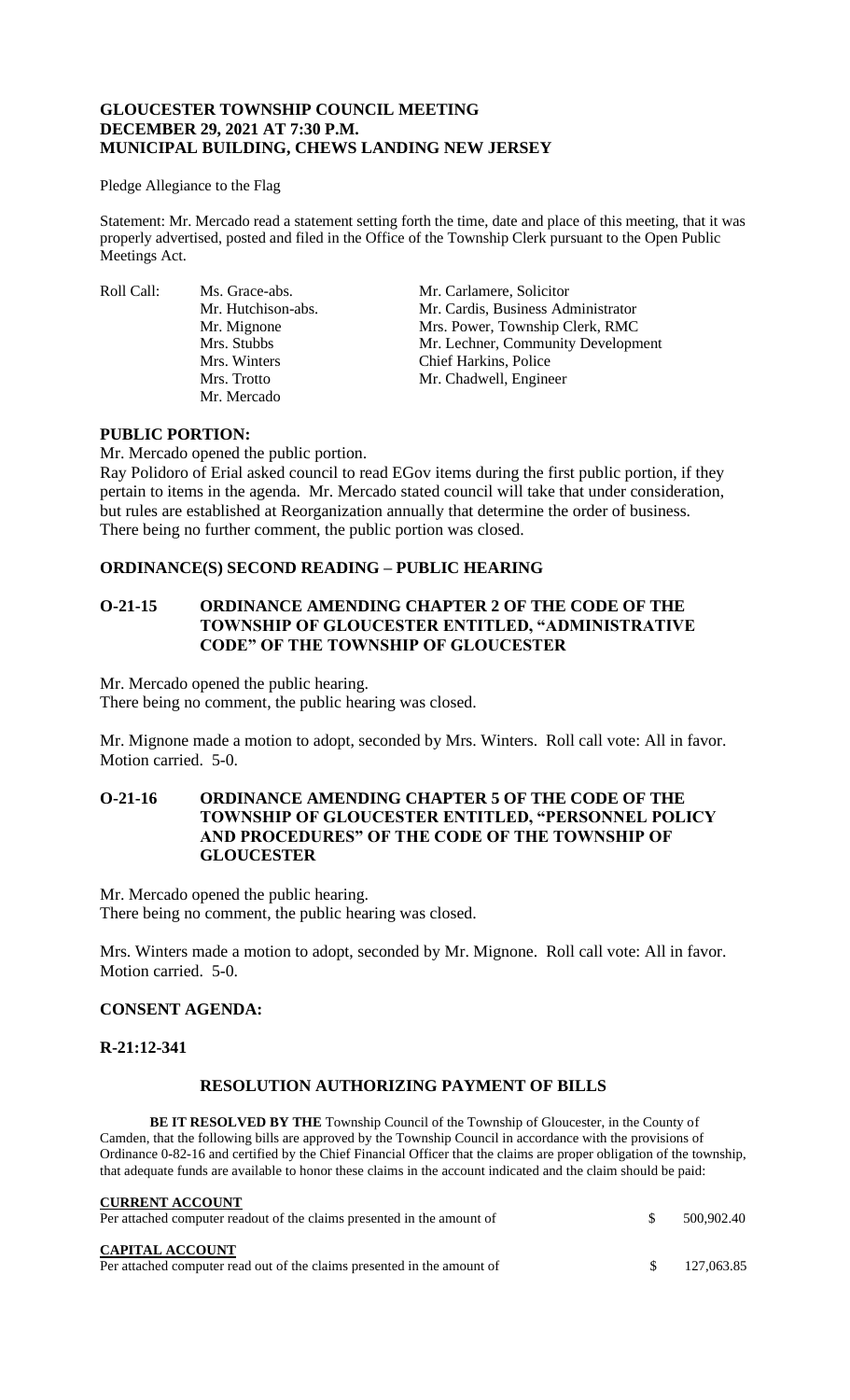| <b>ANIMAL TRUST</b><br>Per attached computer read out of the claims presented in the amount of     | \$<br>1,102.80   |
|----------------------------------------------------------------------------------------------------|------------------|
| <b>TRUST</b><br>Per attached computer readout of the claims presented in the amount of             | \$<br>92,644.50  |
| <b>OPEN SPACE TRUST</b><br>Per attached computer readout of the claims presented in the amount of  | \$<br>1.207.71   |
| <b>DEVELOPERS ESCROW</b><br>Per attached computer readout of the claims presented in the amount of | \$<br>38,672.75  |
| <b>MANUAL CHECKS</b><br>Per attached computer readout of the claims presented in the amount of     | \$<br>198.542.84 |

Adopted: December 29, 2021

\_\_\_\_\_\_\_\_\_\_\_\_\_\_\_\_\_\_\_\_\_\_\_\_\_\_

ATTEST:

President of Council Orlando Mercado

Township Clerk, Nancy Power, RMC

Mrs. Trotto made a motion to adopt, seconded by Mr. Mignone. Roll call vote: All in favor. Motion carried. 5-0.

#### **R-21:12-342**

## **RESOLUTION TO AUTHORIZE TAX COLLECTOR TO CHARGE-BACK TAXES DUE TO SALE OF EXEMPTED PROPERTY**

**WHEREAS**, the following property was previously exempted by the Township of Gloucester, and

**WHEREAS**, the previous resident had made proper application for Total and Permanent Service-Connected Disability tax exempt status on their property designated with the block and lots listed below and,

**WHEREAS**, the exempted property was sold same year as application by the Total and Permanently Disabled Veteran to an non-exempt party.

**THEREFORE, BE IT RESOLVED** by the Township Council of the Township of Gloucester that the Tax Collector is authorized to recollect taxes for 2021 and 2022.

| <b>Block Lot</b> | Address                          | <b>Comment</b> |
|------------------|----------------------------------|----------------|
| 12101 32         | 20 Edinburgh Road Sold same year |                |
|                  |                                  | as exempted    |

**Amount to be Collected** 2021 - \$1,869.58 2022- \$3,736.36

Adopted : December 29, 2021

\_\_\_\_\_\_\_\_\_\_\_\_\_\_\_\_\_\_\_\_\_\_\_\_\_\_\_\_\_\_\_\_\_\_

 $\blacksquare$ President of Council Orlando Mercado

Township Clerk Nancy Power, RMC

Mrs. Trotto made a motion to adopt, seconded by Mr. Mignone. Roll call vote: All in favor. Motion carried. 5-0.

**R-21:12-343**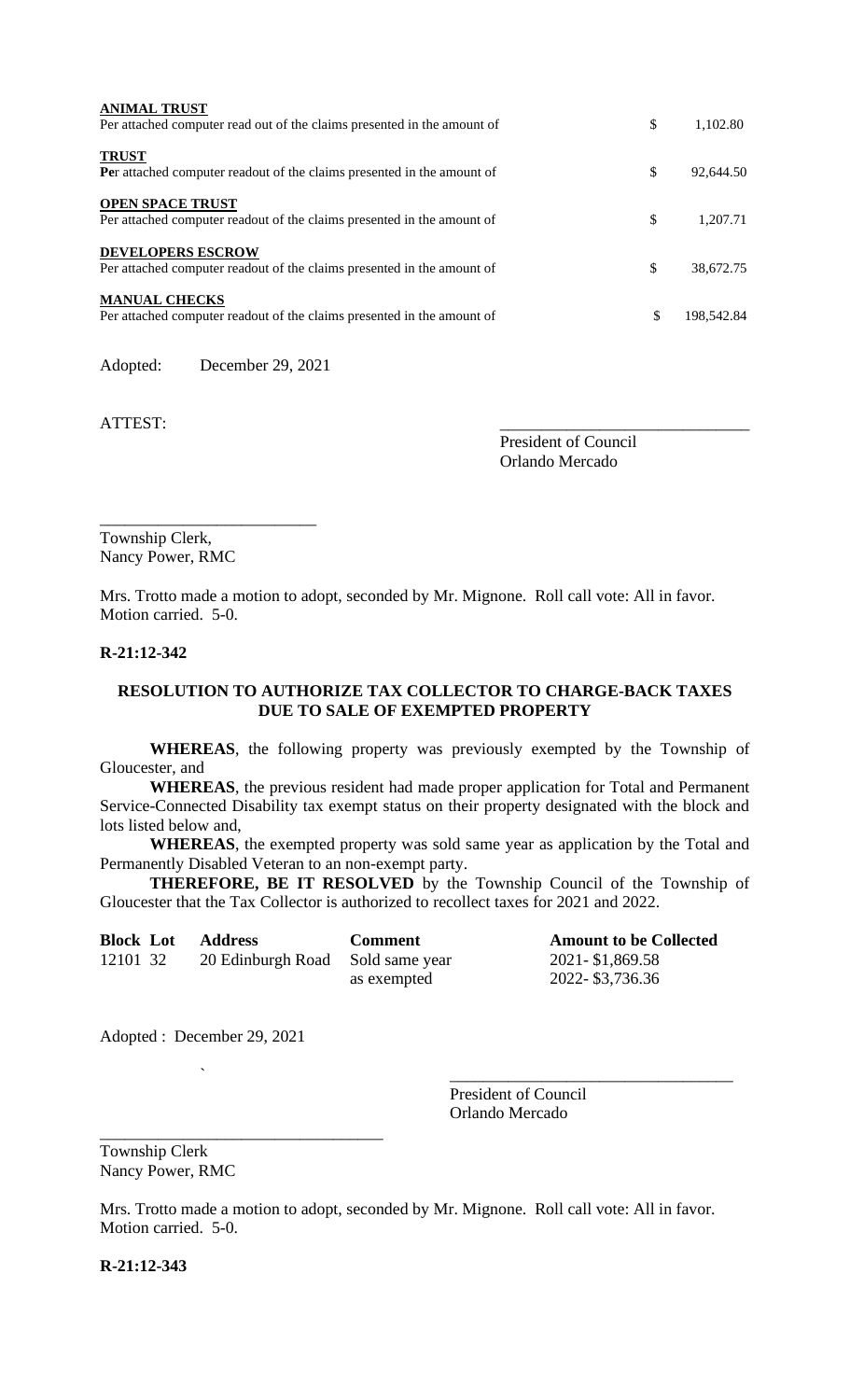## **RESOLUTION AUTHORIZING THE TAX COLLECTOR TO CANCEL SMALL BALANCES AND SMALL CREDITS ON PROPERTY TAXES IN THE TOWNSHIP OF GLOUCESTER**

**WHEREAS,** the Tax Collector of Gloucester Township has certified to the Mayor and Township Council that certain persons have small credits or small balances on real estate taxes by an amount less than \$10.00, and;

**WHEREAS,** the Tax Collector of the Township of Gloucester has certified to the Mayor and Township Council that such small balances may be cancelled by resolution, and;

**NOW, THEREFORE, BE IT RESOLVED,** by Mayor and Council of the Township of Gloucester, County of Camden, State of New Jersey that the Tax Collector of the municipality is hereby authorized to cancel small credits and small balances on real estate taxes as set forth in Exhibit "A" annexed hereto, and that the files of said Tax Collector be adjusted to reflect the cancellation.

Adopted: December 29, 2021

President of Council Orlando Mercado

\_\_\_\_\_\_\_\_\_\_\_\_\_\_\_\_\_\_\_\_\_\_\_\_\_\_\_\_\_\_

\_\_\_\_\_\_\_\_\_\_\_\_\_\_\_\_\_\_\_\_\_\_\_\_\_\_\_\_\_\_\_\_\_ Township Clerk Nancy Power, RMC

Mrs. Trotto made a motion to adopt, seconded by Mr. Mignone. Roll call vote: All in favor. Motion carried. 5-0.

#### **R-21:12-344**

### **RESOLUTION OF THE TOWNSHIP COUNCIL OF THE TOWNSHIP OF GLOUCESTER AUTHORIZING THE ADOPTION OF THE 2021 COUNTY OF CAMDEN, STATE OF NEW JERSEY HAZARD MITIGATION PLAN UPDATE**

**WHEREAS**, all jurisdictions within Camden County have exposure to hazards that increase the risk to life, property, environment, and the County and local economy; and

**WHEREAS**; pro-active mitigation of known hazards before a disaster event can reduce or eliminate long-term risk to life and property; and

**WHEREAS**, The Disaster Mitigation Act of 2000 (Public Law 106-390) established new requirements for pre and post disaster hazard mitigation programs; and

**WHEREAS**; a coalition of Camden County municipalities with like planning objectives has been formed to pool resources and create consistent mitigation strategies within Camden County; and

**WHEREAS**, the coalition has completed a planning process that engages the public, assesses the risk and vulnerability to the impacts of natural hazards, develops a mitigation strategy consistent with a set of uniform goals and objectives, and creates a plan for implementing, evaluating and revising this strategy;

**NOW, THEREFORE, BE IT RESOLVED** that the Township Council of the Township of Gloucester authorize the following:

- 1) Adopts in its entirety, the 2021 Camden County Hazard Mitigation Plan Update (the "Plan") as the jurisdiction's Hazard Mitigation Plan and resolves to execute the actions identified in the Plan that pertain to this jurisdiction.
- 2) Will use the adopted and approved portions of the Plan to guide pre- and post-disaster mitigation of the hazards identified.
- 3) Will coordinate the strategies identified in the Plan with other planning programs and mechanisms under its jurisdictional authority.
- 4) Will continue its support of the Mitigation Planning Committee as described within the Plan.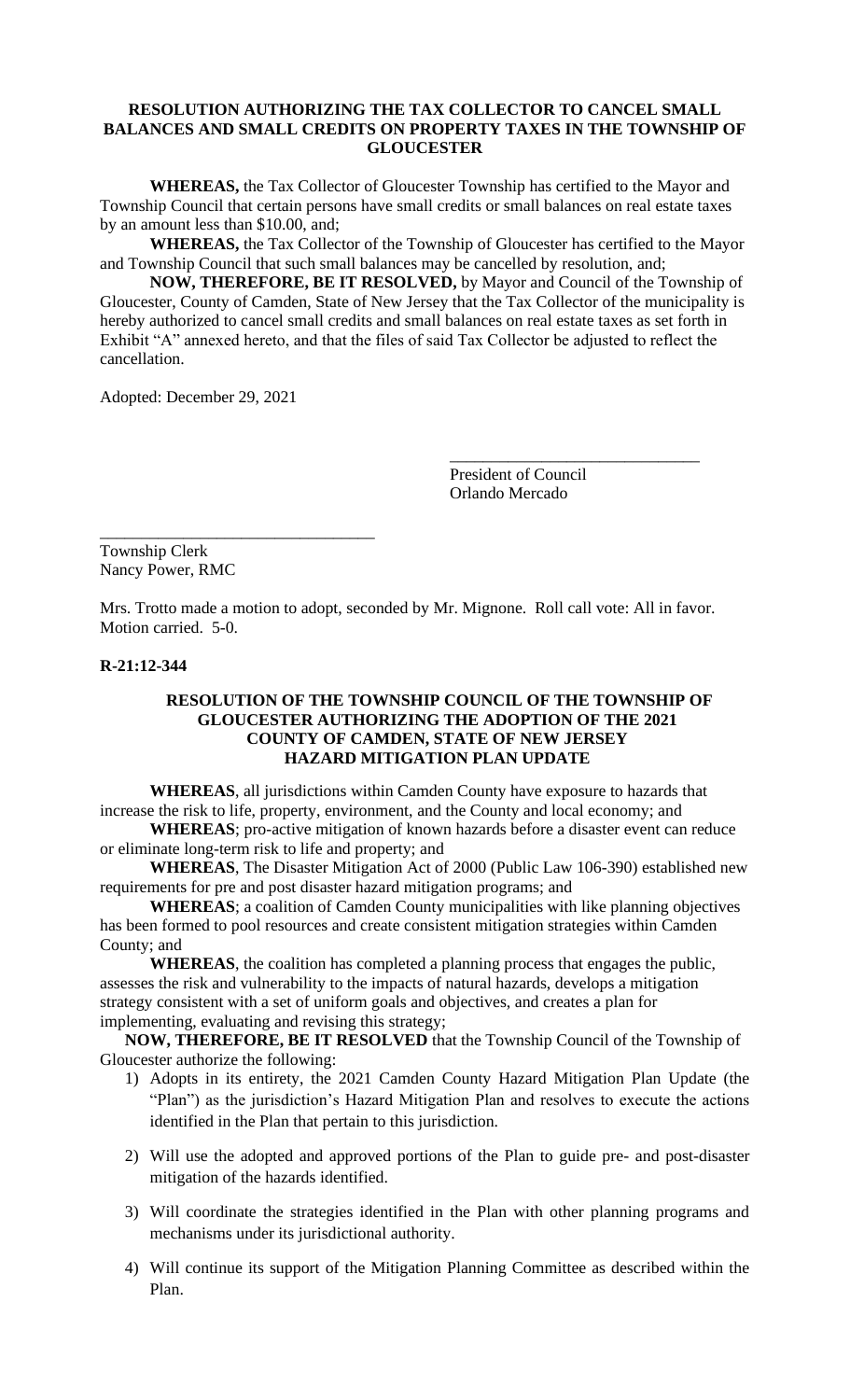- 5) Will help to promote and support the mitigation successes of all participants in this Plan.
- 6) Will incorporate mitigation planning as an integral component of government and partner operations.
- 7) Will provide an update of the Plan in conjunction with the County no less than every five years.

Adopted: December 29, 2021

\_\_\_\_\_\_\_\_\_\_\_\_\_\_\_\_\_\_\_\_\_\_\_\_\_\_\_\_\_\_\_\_

\_\_\_\_\_\_\_\_\_\_\_\_\_\_\_\_\_\_\_\_\_\_\_\_\_\_\_\_\_\_\_\_\_ President of Council Orlando Mercado

Township Clerk Nancy Power, RMC

Mrs. Trotto made a motion to adopt, seconded by Mr. Mignone. Roll call vote: All in favor. Motion carried. 5-0.

#### **R-21:12-345**

### **RESOLUTION REJECTING PROPOSALS FOR TAX APPEAL CONSULTANT FOR THEYEAR 2022 FOR PRFESSIONAL SERVICES IN THE TOWNSHIP OF GLOUCESTER**

**WHEREAS,** the Township Council of the Township of Gloucester has authorized and

received proposals for Tax Appeal Consultant for Professional Services for the year 2022, and

**WHEREAS,** the Township Council of the Township of Gloucester

**NOW, THEREFORE, BE IT RESOLVED** by the Township Council of the Township

of Gloucester, that the proposals be and are hereby rejected.

Adopted: December 29, 2021

\_\_\_\_\_\_\_\_\_\_\_\_\_\_\_\_\_\_\_\_\_\_\_\_\_\_\_\_\_\_\_\_\_

President of Council Orlando Mercado

\_\_\_\_\_\_\_\_\_\_\_\_\_\_\_\_\_\_\_\_\_\_\_\_\_\_\_\_

ATTEST:

Township Clerk Nancy Power, RMC

Mrs. Trotto made a motion to adopt, seconded by Mr. Mignone. Roll call vote: All in favor. Motion carried. 5-0.

## **R-21:12-346**

## **RESOLUTION AUTHORIZING THE READVERTISING OF QUALIFICATIONS/PROPOSALS FOR PROFESSIONAL SERVICES VIA THE GLOUCESTER TOWNSHIP WEBSITE FOR THE POSITION OF TAX APPEAL CONSULTANT FOR THE YEAR 2022**

**WHEREAS,** the laws of the State of New Jersey pursuant to Public Contracts and Pay-to-Play legislation authorizes request for qualifications for various professional services; and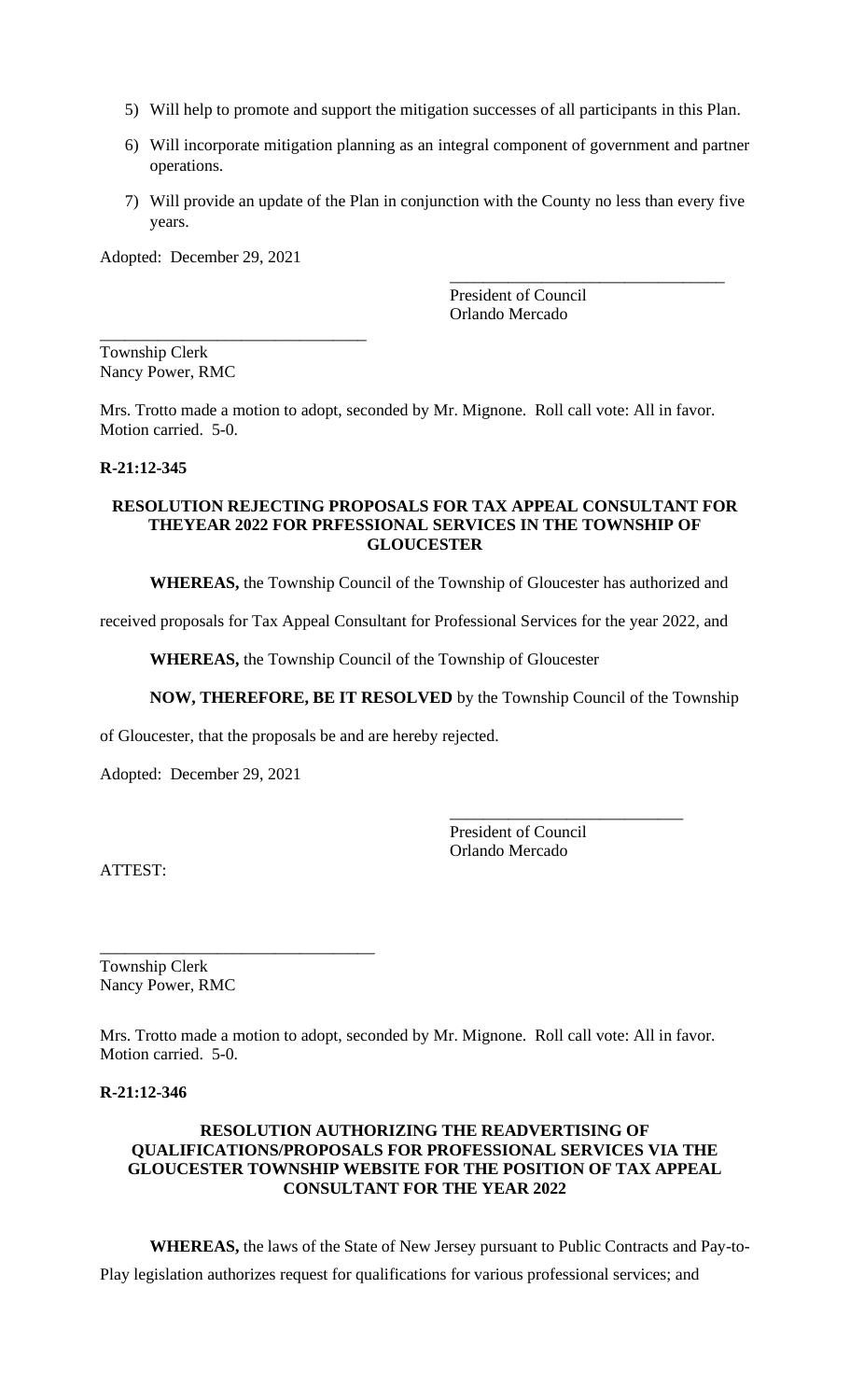**NOW, THEREFORE, BE IT RESOLVED,** that the Soliciting of RFQ'S via the Gloucester Township Website for the readvertising of the professional services for the position of Tax Appeal Consultant is hereby authorized, in accordance with the respective specifications provided through the office of the Business Administrator for the following position(s):

Tax Appeal Consultant

Adopted: December 29, 2021

President of Council Orlando Mercado

ATTEST:

Township Clerk Nancy Power, RMC Mrs. Trotto made a motion to adopt, seconded by Mr. Mignone. Roll call vote: All in favor. Motion carried. 5-0.

## **R-21:12-347**

## **RESOLUTION OF THE TOWNSHIP COUNCIL OF THE TOWNSHIP OF GLOUCESTER, COUNTY OF CAMDEN, STATE OF NEW JERSEY CONFIRMING COMPENSATION FOR MEMBERS OF THE BOARD OF FIRE COMMISSIONERS OF FIRE DISTRICT NO.'S 1, 2, 3, 4, 5 AND 6 OF THE TOWNSHIP OF GLOUCESTER**

**WHEREAS**, N.J.S.A. 40A:14-88, provides that each member of the Board of Fire Commissioners of a Fire District shall receive as compensation such amounts as the Board shall fix, subject to review by the Governing Body wherein the Fire District is located; and

**WHEREAS**, The Board of Fire Commissioners for the six Fire Districts located in the Township of Gloucester did establish by Resolution of their Board of Fire Commissioners an annual compensation for their Fire District Commissioners; and

**WHEREAS,** A copy of each of the six Fire District approving Resolutions were submitted to the Township of Gloucester for review and approval by the Township Council.

**NOW, THEREFORE**, be it Resolved by the Township Council of the Township of Gloucester that the attached list of Board of Fire Commissioner compensation for each of the six Fire Districts be and is hereby approved.

**BE IT FURTHER RESOLVED**, that a copy of this Resolution be forwarded to the respective Fire District.

Adopted: December 29, 2021

\_\_\_\_\_\_\_\_\_\_\_\_\_\_\_\_\_\_\_\_\_\_\_\_\_\_\_\_\_

President of Council Orlando Mercado

\_\_\_\_\_\_\_\_\_\_\_\_\_\_\_\_\_\_\_\_\_\_\_\_\_\_\_\_\_\_\_\_\_\_\_\_

Township Clerk Nancy Power, RMC

Mrs. Trotto made a motion to adopt, seconded by Mr. Mignone. Roll call vote: All in favor. Motion carried. 5-0.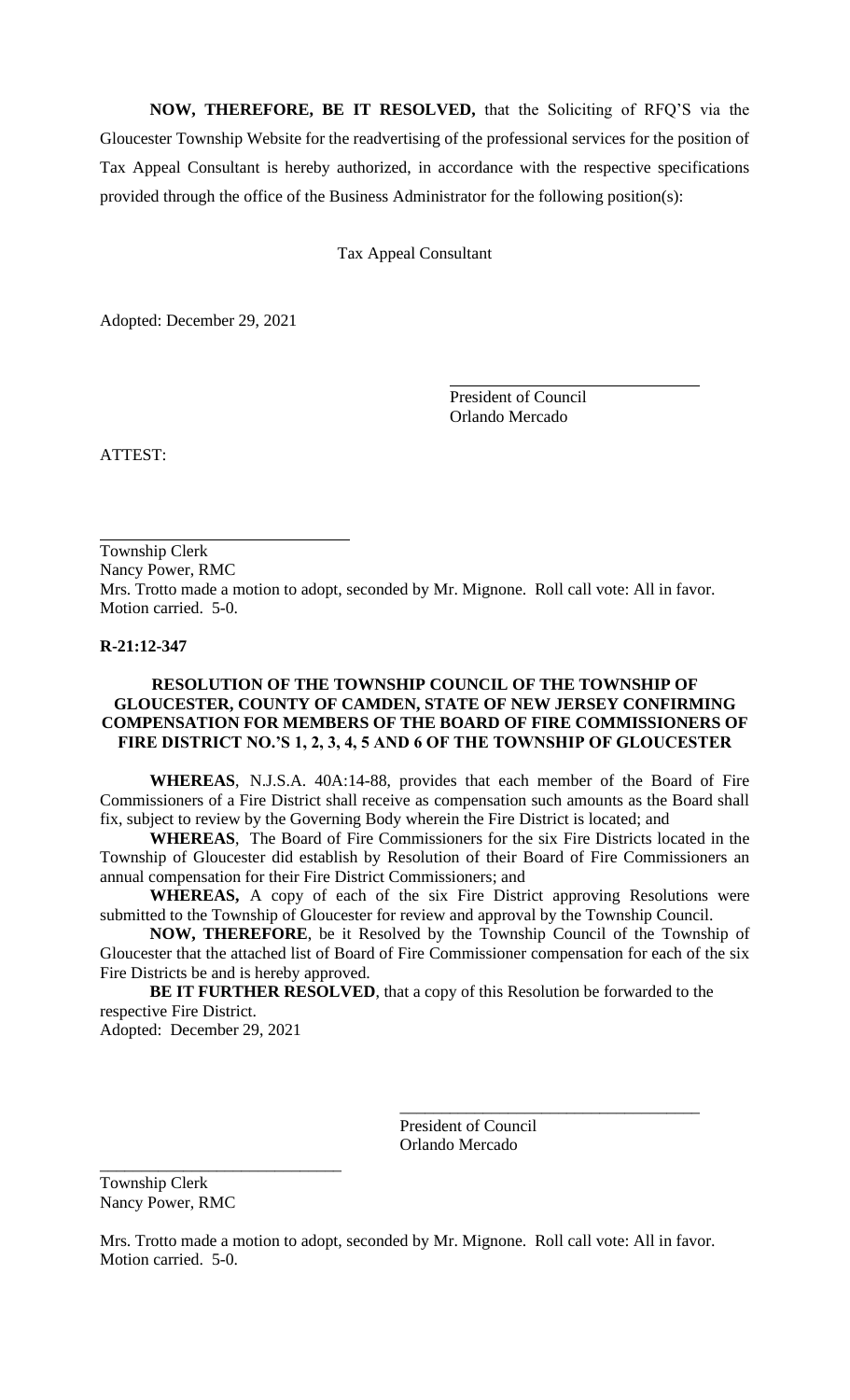## **RESOLUTION OF THE TOWNSHIP COUNCIL OF THE TOWNSHIP OF GLOUCESTER, COUNTY OF CAMDEN, STATE OF NEW JERSEY CONFIRMING THE EXECUTION OF AGREEMENT BETWEEN THE TOWNSHIP OF GLOUCESTER AND THE UNITED STATES DEPARTMENT OF THE INTERIOR FISH AND WILDLIFE SERVICE**

**WHEREAS,** the Township Council of the Township of Gloucester has determined that it is in the best interest of the Township of Gloucester to enter into an agreement with the United States Department of the Interior Fish and Wildlife Service in an effort to protect certain properties located at the Little Mill Green Acres property in Erial in the Township of Gloucester; and

**WHEREAS,** the signing of this agreement shall serve in an effort to complete the habitat improvement project and will continue for a period of ten (10) years; and

**NOW, THEREFORE BE IT RESOLVED** that the Township Council of the Township of Gloucester hereby authorizes execution of agreement with the United States Department of the Interior Fish and Wildlife Service.

Adopted: December 29, 2021

President of Council Orlando Mercdo

\_\_\_\_\_\_\_\_\_\_\_\_\_\_\_\_\_\_\_\_\_\_\_\_\_\_\_\_\_\_

\_\_\_\_\_\_\_\_\_\_\_\_\_\_\_\_\_\_\_\_\_\_\_\_\_\_\_\_\_\_\_ Township Clerk Nancy Power, RMC

Mrs. Trotto made a motion to adopt, seconded by Mr. Mignone. Roll call vote: All in favor. Motion carried. 5-0.

## **REGULAR AGENDA:**

#### **R-21:12-349**

## **RESOLUTION TO MAKE BUDGET TRANSFERS BETWEEN APPROPRIATIONS IN THE CY 2021 GENERAL FUND BUDGET**

**WHEREAS,** certain CY 2021 Budget Appropriation balances are expected to be insufficient for the remainder of the year;

**NOW, THEREFORE BE IT RESOLVED** by the Mayor and Council of the Township of Gloucester, that in accordance with N.J.S.A. 40A:4-58, the Treasurer be and is hereby authorized to make transfers between appropriations in the CY 2021 Budget of the Township of Gloucester, as follows:

| <b>ACCOUNT#</b>     | <b>ACCOUNT TITLE</b>        | <b>FROM</b> | <u>TO</u>  |
|---------------------|-----------------------------|-------------|------------|
| 1-01-20-145-000-200 | Tax Collector OE            | \$30,000.00 |            |
| 1-01-20-155-000-200 | Engineering OE              | 45,000.00   |            |
| 1-01-22-195-000-100 | <b>Construction Code SW</b> |             | \$200.00   |
| 1-01-23-220-000-336 | Group Insurance Flex OE     |             | 10,000.00  |
| 1-01-25-240-000-100 | Police SW                   |             | 240,000.00 |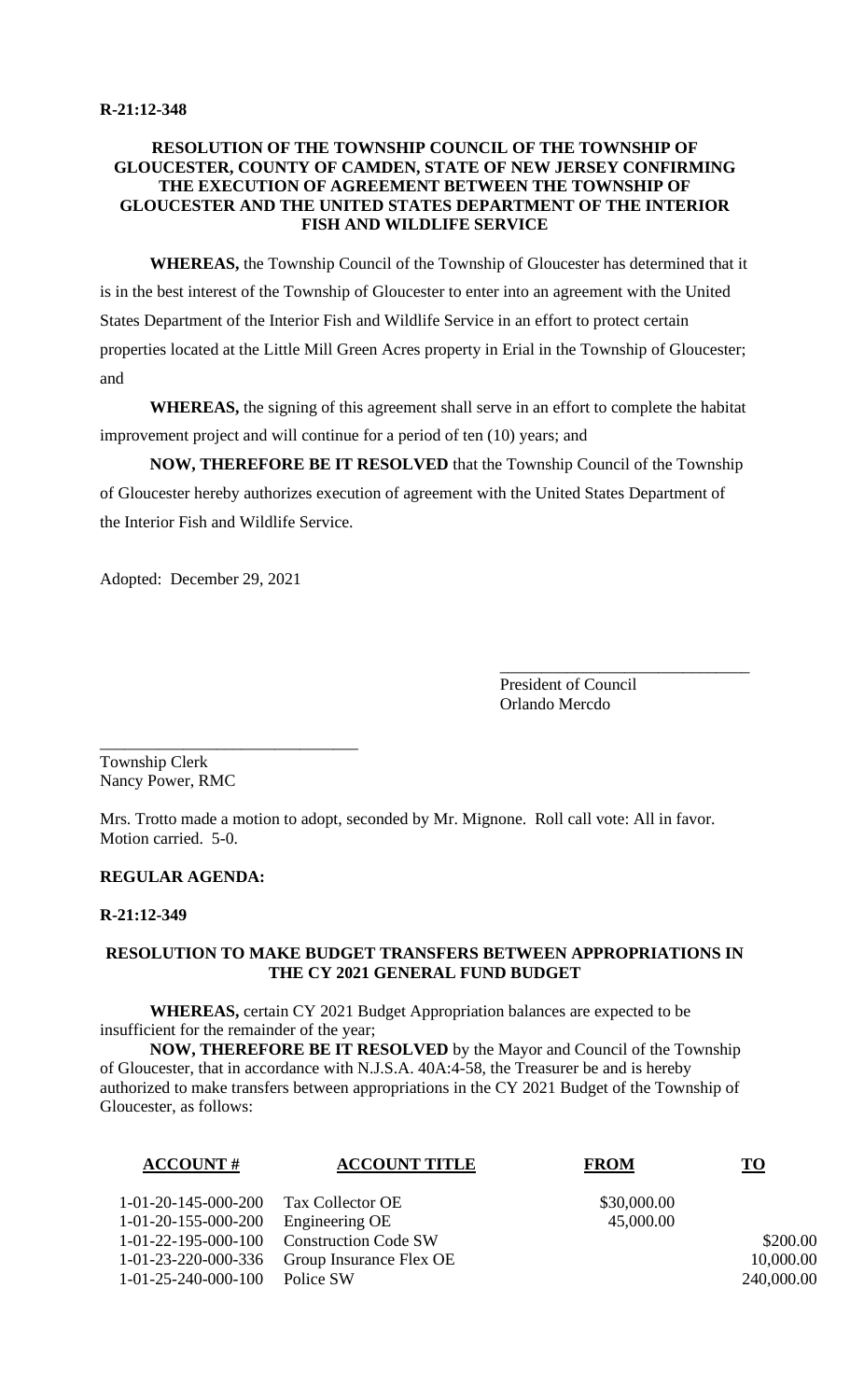| $1-01-25-240-005-100$ | Police Special Officers SW |            | 500.00    |
|-----------------------|----------------------------|------------|-----------|
| 1-01-26-305-000-200   | Sanitation OE              | 220,700.00 |           |
| 1-01-28-375-000-200   | Parks and Playground OE    | 20,000.00  |           |
| 1-01-31-430-000-200   | Electricity OE             | 25,000.00  |           |
| 1-01-31-435-000-200   | Street Lighting OE         |            | 40,000.00 |
| 1-01-31-460-000-200   | Gasoline OE                | 30,000.00  |           |
| 1-01-36-472-000-200   | Social Security            |            | 80,000.00 |
|                       |                            |            |           |

\$370,700.00 \$370,700.00

Adopted: December 29, 2021

\_\_\_\_\_\_\_\_\_\_\_\_\_\_\_\_\_\_\_\_\_\_\_\_\_\_\_\_\_\_\_\_

President of Council Orlando Mercado

\_\_\_\_\_\_\_\_\_\_\_\_\_\_\_\_\_\_\_\_\_\_\_\_\_\_\_\_\_\_

ATTEST:

Township Clerk Nancy Power, RMC

Mrs. Trotto made a motion to adopt, seconded by Mrs. Winters. Roll call vote: Mr. Mignone stepped out. All in favor. Motion carried. 4-0.

#### **GT E-GOV ACCESS:**

Peter Heinbaugh of Morningstar Court asked council the following questions: *On December 14, I sent an email to the leadership of the Gloucester Township Housing Authority, and to Councilmember Carolyn Grace in her role as liaison to the Housing Authority. The email detailed a constructive, practical suggestion for cost saving for the Housing Authority. I have not received a response to this email.*

*Could Ms. Grace give her feedback to this cost saving recommendation?* Mr. Mercado explained Ms. Grace is absent from this evening's meeting due to bereavement. Mr. Mercado stated he does not have this email in order to respond, but he will follow up with Ms. Grace.

Sam Sweet of Elizabeth Place asked council the following questions:

*1. When will the non-fair contracts for 2021 be announced?* Mr. Mercado stated the CFO has been out ill, but these will be completed at the next meeting.

*2. When can I expect the EDC minutes and agendas that I requested?* Mr. Mercado stated he is in receipt of this items and will give to Mr. Sweet personally.

Sam Sweet of Elizabeth Place asked council the following questions:

*According to Statutory Regulation Title 40, EMS is overseen by the Chief of Police when it is not delegated elsewhere such as a fire district or the OEM Branch. It appears that in the past the business administrator of Gloucester Township was in charge of oversight of EMS. Is that correct?* Chief Harkins explained the responsibility falls on the Mayor's office who has delegated the responsibility to Chief Harkins, who has delegated responsibility to the Office of Emergency Management Coordinator based upon the code of the township.

*Who currently oversees EMS in Gloucester Township?* Emergency Management Coordinator John Swack *Is AMR leaving the township? I noticed that there is an RFP for EMS Services. The RFP says that Gloucester Township will be providing the 2 buildings in order to house the ambulances. Will Gloucester Township be receiving any compensation for use of those buildings? Will the companies be paying rent and/or utilities and/o insurance on those buildings? Or will those expenses be the responsibility of the taxpayers like they were in the AMR agreement?* Chief Harkins stated it is unknown, AMR could resubmit. Chief Harkins stated EMS services are being monitored daily. Mr. Cardis stated the contract was designed to have zero cost to the township. Mr. Cardis wishes to make the contract as attractive as possible, due to the regional issues surrounding EMS.

*In light of these recent developments and since we have two deputy chiefs, has any consideration been given that one of them could handle oversight of the EMS?* Chief Harkins stated he ultimately has oversight over the Office of Emergency Management.

*Finally, due to the recent and past problems with EMS in Gloucester Township, has any consideration*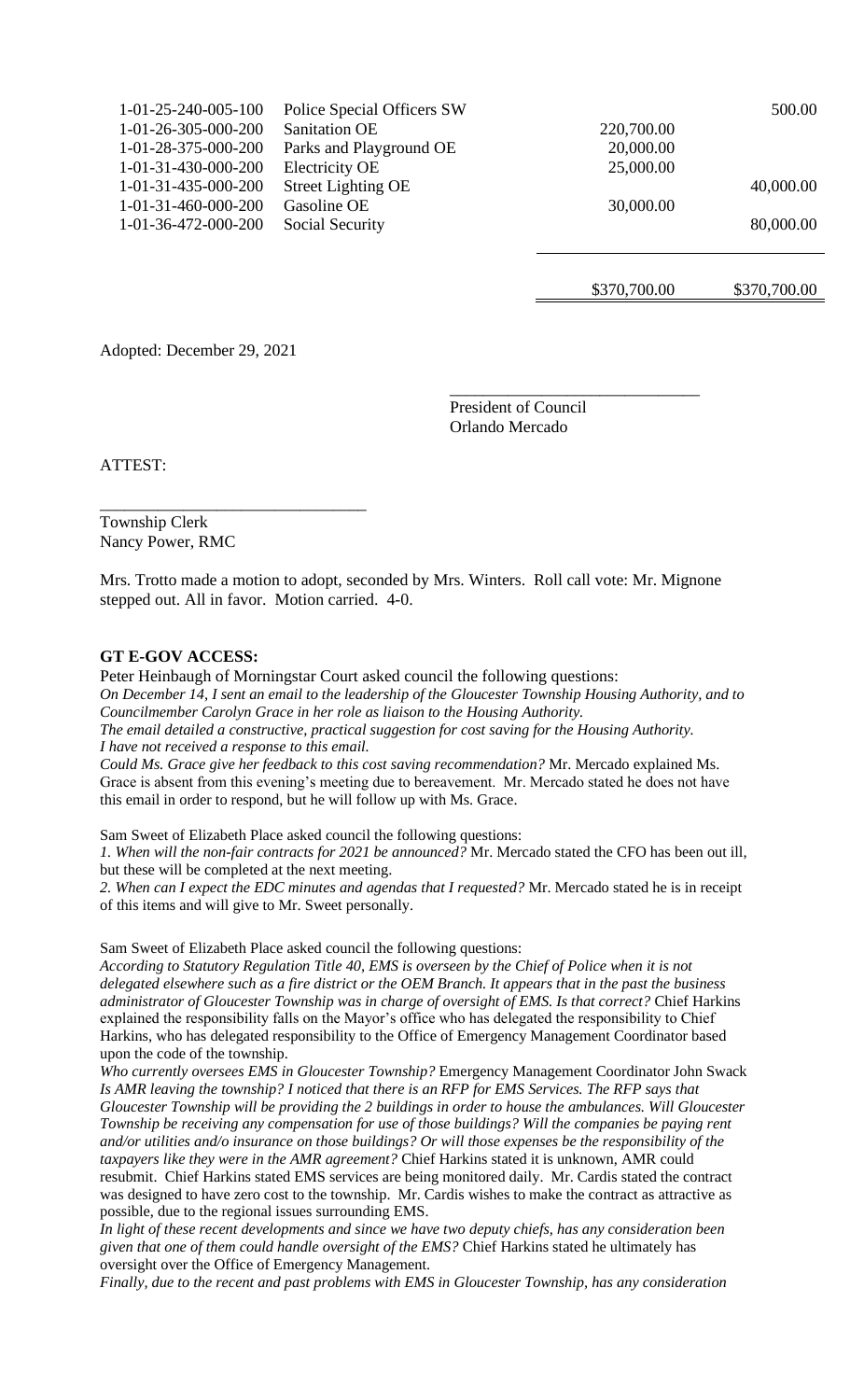*been given to Gloucester Township having a home grown EMS system much like Cherry Hill, and Voorhees?* Chief Harkins stated they have explored every option, but a homegrown EMS is costly.

# **PUBLIC PORTION:**

Mr. Mercado opened the public portion.

Paul Krug of Blackwood Estates wished Mr. Lechner a happy retirement. Mr. Krug also supports reading EGov submissions prior to the agenda. Mr. Krug suggested a non mechanical roller for athletic fields and to rent a roller for the unpaved streets and parking lots. Mr. Krug asked council for support so Mr. Krug could join the NPP Stakeholder Committee. Shaunessy Smithman of Millbridge Gardens wished to bring up education issues in our school systems. Ms. Smithman stated schools are not educating on stillborn pregnancies. Mr. Mercado stated this matter should be brought to the Board of Education if you wish to reach children. Ray Polidoro of Erial stated the market to affordable question was proposed to the Housing Authority and he was not satisfied with their response. Mr. Polidoro asked if there was an issue with the GT EMS Alliance in the past. Mr. Mercado recalled the service near the end was lacking. Chief Harkins provided a timeline of the township EMS. Mr. Polidoro asked for someone to dispute that EMS service was not available three days the previous week. Chief Harkins stated the township made agreements for coverage with neighboring towns and using the fire department as supplementation. Mr. Polidoro asked if there is anything preventing the township to obtain EMS out of the state. Chief Harkins stated the volunteers would require a NJ certification.

Shaunessy Smithman of Millbridge Gardens asked if all religions are welcome to speak at council meetings. Mr. Mercado explained there is a ministry that sets forth a schedule of clergy to lead the council meeting in prayer. The pandemic has affected the clergy attendance. Ms. Smithman is suggesting that clergy can utilize the public portion to pray.

There being no further comment the public portion closed.

# **POLLING OF DIRECTORS:**

Mr. Carlamere wished everyone a Happy New Year and wished Mr. Lechner a Happy Retirement.

Mr. Cardis wished everyone a Happy New Year and wished Mr. Lechner a Happy Retirement and that he leaves Gloucester Township a better place.

Mr. Lechner appreciated the opportunity to work in Gloucester Township and enjoyed working with the administration and council.

Chief Harkins wished everyone a happy and safe New Year. Chief Harkins asked residents to enjoy the New Year, but don't drink and drive. Chief Harkins wished Mr. Lechner a Happy Retirement and on behalf of the police department Chief Harkins thanked Mr. Lechner. Mr. Chadwell wished everyone a Happy New Year and Congratulated Mr. Lechner on his retirement.

## **POLLING OF COUNCIL:**

Mr. Mignone wished everyone to stay safe with the pandemic. Mr. Mignone wished Mr. Lechner a Happy Retirement.

Mrs. Stubbs wished everyone a safe and prosperous New Year. Mrs. Stubbs congratulated Mr. Lechner on his retirement.

Mrs. Winters wished everyone a safe, happy, healthy New Year. Mrs. Winters asked everyone to keep themselves safe through the season. Mrs. Winters wished Mr. Lechner the best of luck in his retirement.

Mrs. Trotto wished everyone a Happy New Year. Mrs. Trotto congratulated Mr. Lechner and thanked him for making himself available whenever Mrs. Trotto has a question.

Mr. Mercado thanked everyone for attending. Mr. Mercado stated Mr. Lechner has worked under three mayors but was never partisan and always put the needs of the township first. Mr. Mercado thanked Mr. Lechner for his work on the Gloucester Premium Outlets and every project he has helped to complete.

Mrs. Trotto made a motion to adjourn, seconded by Mr. Mignone. Roll call vote: All in favor. Motion carried. 5-0.

Respectfully Submitted,

Nancy Power, RMC